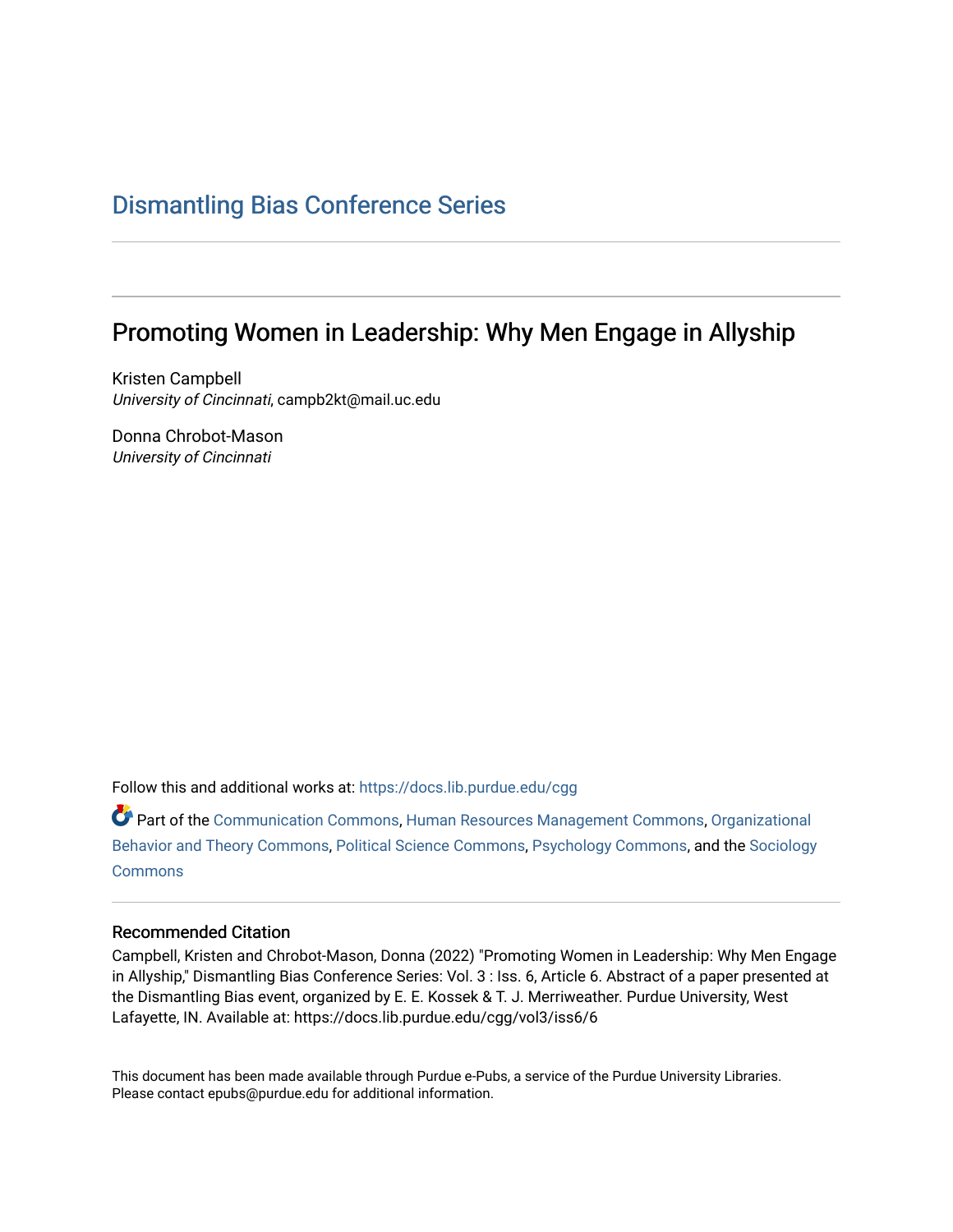#### **Promoting Women in Leadership: Why Men Engage in Allyship**

#### **Abstract**

 environments, and have made great strides towards equitable workplaces. Despite advances, underrepresented in leadership positions (3, 9). Women comprise nearly half of the workforce, 9). Women's representation in leadership can alter the overall organizational culture and promote the importance and value of diversity and inclusion (9). Having someone who "looks belongingness, inclusion, and value (7, 12, 17). Furthermore, diversity in the workplace increases creativity, communication, and productivity (14, 19). Since entering the workforce, women have fought for fair and safe working four in 10 women still experience gender-based discrimination in the workplace (13) and are but only 21% of C-suite leadership positions (e.g., CEO, CFO, CIO), up from 17% in 2015 (3,. 9). However, research demonstrates positive impacts women leaders have in organizations (8, like you" in the organization, especially at a leadership level, can increase feelings of

 women in leadership, women still face a plethora of barriers in the workplace. There are in the workplace for decades (16) and places an added burden on women to prove themselves Despite the slight increase of women in leadership roles and a strong business case for numerous reasons why there is a lack of women in leadership positions, including but not limited to family responsibilities, lack of access to informal networks, and workplace cultures dominated by males (4). Yet, perhaps the most influential reason why more men are in leadership roles than women is because of a longstanding traditional mindset: when people think of a leader, they think male (9, 10). This 'think leader, think male' mindset has hindered women's advancement capable as leaders to their peers and followers (8).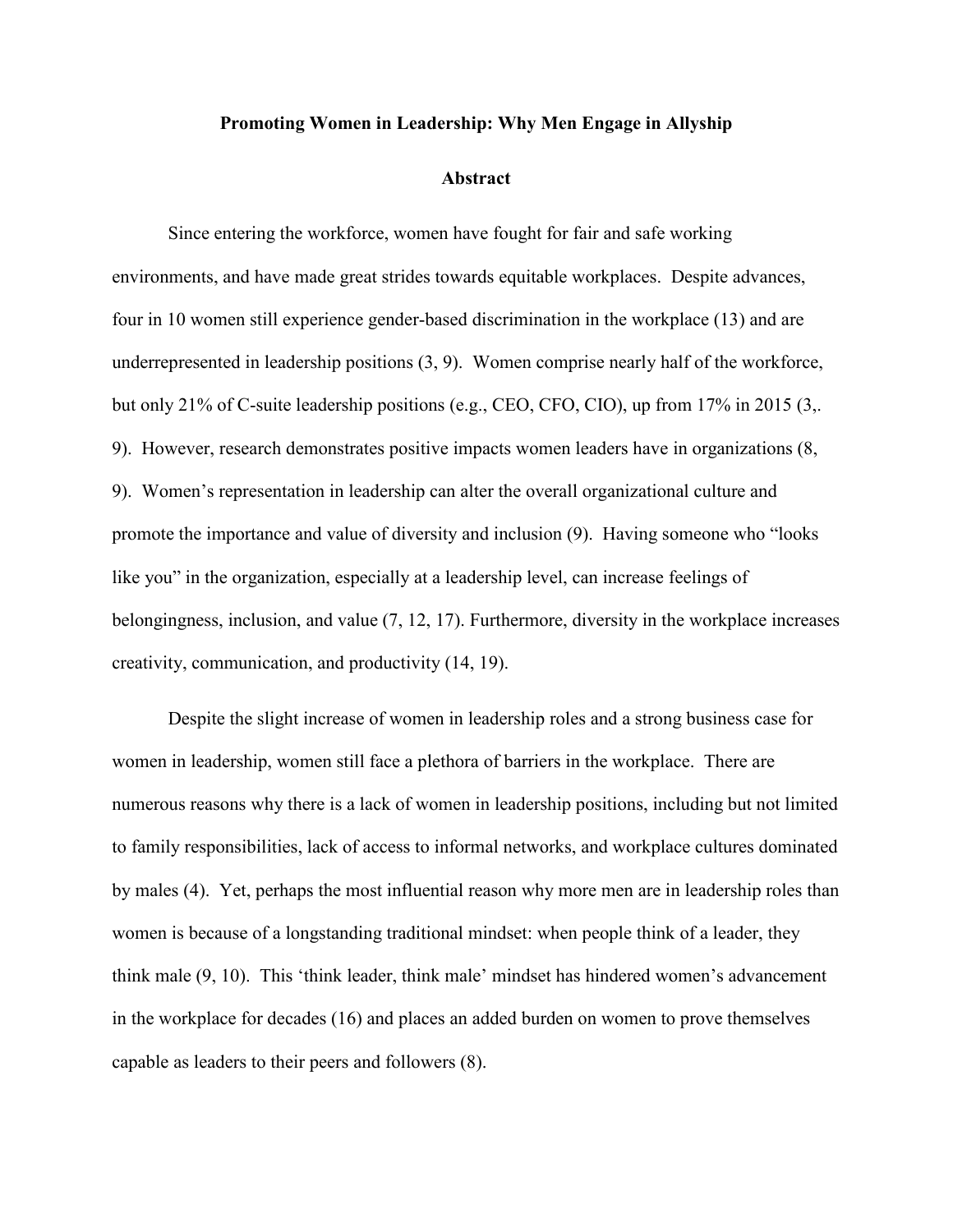reduce those barriers in the workplace. Allies are "dominant group members who work to end their group status through their support of nondominant groups" (2). By using social capital that workplace, particularly in leadership positions (4, 11). Furthermore, through supporting and Scholars argue that male allies can play a pivotal role in women's success and advancement in leadership, despite the barriers women may face, and that male allies work to prejudice in their personal and professional lives, and relinquish social privileges conferred by women may lack, men can help provide a space, voice, and recognition for women in the promoting female leaders, male allies can help eliminate role incongruences and break traditional gender and leadership norms and expectations.

 and how people become allies. The overarching goal of allyship is to end discrimination and be more legitimate when advocating for equality by utilizing social capital that marginalized group members may lack (4, 6). Allies can be change agents by creating space and helping spots and discriminatory behaviors (4). Therefore, male allies can change the narrative for barriers and obstacles to leadership that women face. This paper addresses what allies do, how allies can be change agents in the workplace, create a more equitable experience for all people (2). Dominant group status allows allies to have "unique opportunities to create change and influence others" and are therefore perceived to marginalized group members' voices be heard and help oppressors recognize their own blind women in the workplace by bringing discrimination and inequality to light and breaking down

 (1, 18). The second level is gaining *knowledge* about the oppressed group. As allies become There are four levels for ally development (18). The first, *awareness* of one's own power and privilege, may be difficult as the individual learns about injustice and systems of oppression aware of their privilege, they also learn about the experiences of minority groups. The next level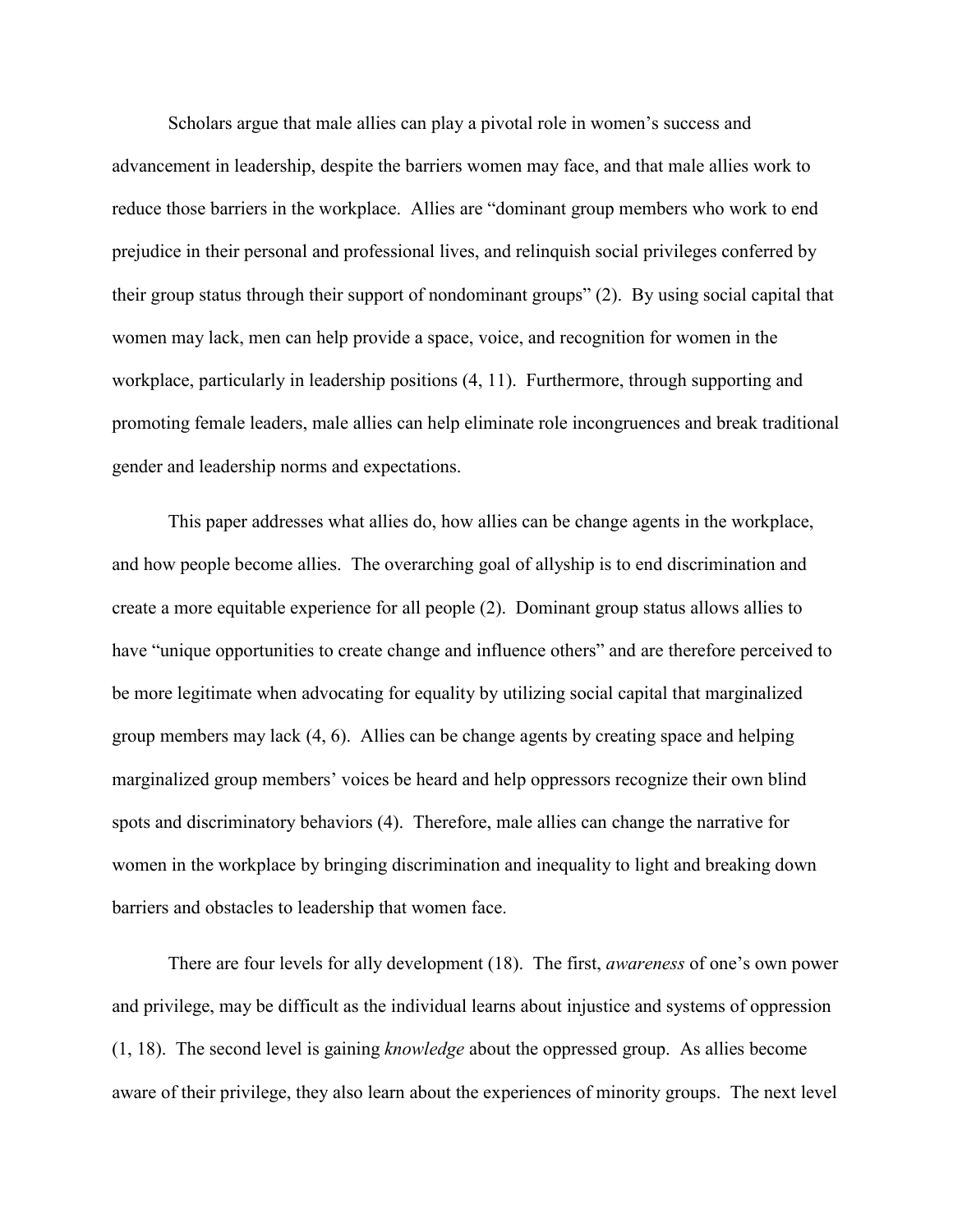is developing *skills* for communicating that learned knowledge to others. This level can be challenging as allies may lack resources and opportunities to communicate this learned knowledge, however, it is crucial for moving to the final level: *action*, which integrates the first three levels and drives new behaviors and change that challenge and inequality and promote inclusion in the workplace.

 literature. This paper aims to provide a review of the current state of research addressing male allyship for female leaders and provide suggestions for future research. This paper also addresses predictors and outcomes of male allyship, at both the individual and organizational levels, and barriers to male allyship in the workplace supported in the current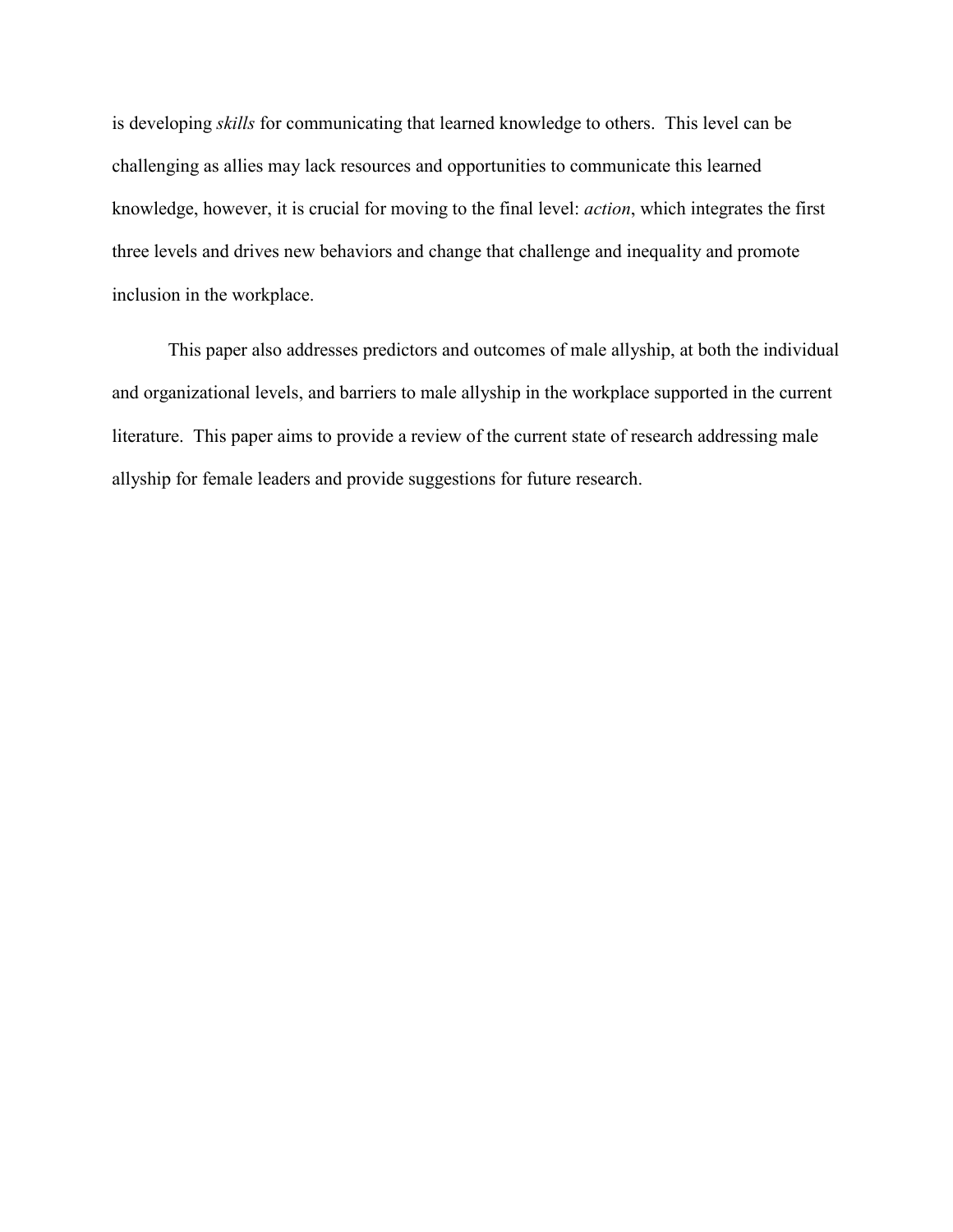### **References**

- 1. Boucher, M. L. (2016). More Than an Ally: A Successful White Teacher Who Builds Solidarity with His African American Students. *Urban Education*, *51*(1), 82–107. <https://doi.org/10.1177/0042085914542982>
- 2. Brown, K. T., & Ostrove, J. M. (2013). What does it mean to be an ally?: The perception of allies from the perspective of people of color. *Journal of Applied Social Psychology*, *43*(11), 2211–2222.<https://doi.org/10.1111/jasp.12172>
- 3. Catalyst. (2018). Quick Take: Women in the Workforce United States. Retrieved from <https://www.catalyst.org/research/women-in-the-workforce-united-states/>
- 4. Cheng, S., Ng, L., Trump-Steele, R. C. E., Corrington, A., & Hebl, M. (2018). Calling on Male Allies to Promote Gender Equity in I-O Psychology. *Industrial and Organizational Psychology*, *11*(3), 389–398.<https://doi.org/10.1017/iop.2018.88>
- 5. Company, M. &. (2020). Women in the Workplace 2020. https://doi.org/10.1049/et.2009.0920
- 6. Czopp, A. M., & Monteith, M. J. (2003). Confronting prejudice (literally): Reactions to confrontations of racial and gender bias. *Personality and Social Psychology Bulletin*, *29*(4), 532–544.<https://doi.org/10.1177/0146167202250923>
- 7. Emerson, K. T. U., & Murphy, M. C. (2014). Identity threat at work: How social identity threat and situational cues contribute to racial and ethnic disparities in the workplace. *Cultural Diversity and Ethnic Minority Psychology*, *20*(4), 508–520. <https://doi.org/10.1037/a0035403>
- 8. Horowitz, J. M., Igielnikm, R., & Parker, K. (2018). Women and Leadership 2018. <https://doi.org/10.2139/ssrn.2961252>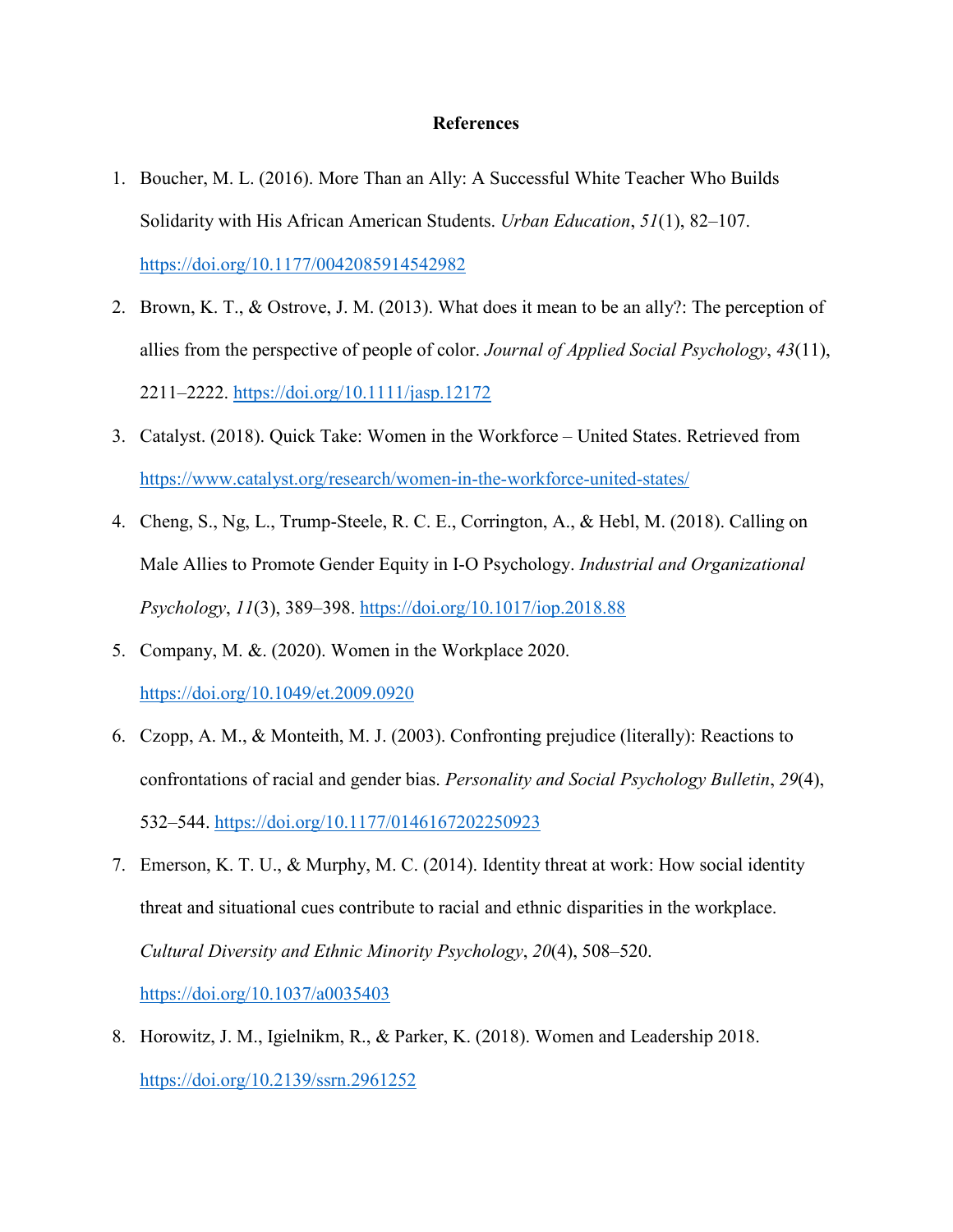- 9. Huang, J., Krivkovich, A., Starikova, I., Yee, L., & Zanoschi, D. (2019). Women In The Workplace Report Summary 2019. *McKinsey & Company Report*, (October).
- 10. Koenig, A. M., Eagly, A. H., Mitchell, A. A., & Ristikari, T. (2011). Are leader stereotypes masculine? A meta-analysis of three research paradigms. *Psychological Bulletin*, *137*(4), 616–642.<https://doi.org/10.1037/a0023557>
- 11. Madsen, S. R., Townsend, A., & Scribner, R. T. (2020). Strategies That Male Allies Use to Advance Women in the Workplace. *Journal of Men's Studies*, *28*(3), 239–259. <https://doi.org/10.1177/1060826519883239>
- 12. Niemann, Y. F., & Dovidio, J. F. (1998). Relationship of solo status, academic rank, and perceived distinctiveness to job satisfaction of racial/ethnic minorities. *Journal of Applied Psychology*, *83*(1), 55–71.<https://doi.org/10.1037/0021-9010.83.1.55>
- 13. Parker, K., & Funk, C. (2017). Gender discrimination comes in many forms for today's working women. Retrieved February 2, 2021, from<http://pewrsr.ch/2ytv0xx>
- 14. Reagans, R., & Zuckerman, E. W. (2001). Networks, Diversity, and Productivity: The Social Capital of Corporate R&D Teams. *Organization Science*, *12*(4), 502–517. <https://doi.org/10.1287/orsc.12.4.502.10637>
- 15. Reskin, B. F. (2000). The proximate causes of employment discrimination. *Contemporary Sociology*, *29*(2), 319–328.<https://doi.org/10.2307/2654387>
- 16. Schein, V. E. (1973). The relationship between sex role stereotypes and requisite management characteristics. *Journal of Applied Psychology*, *57*(2), 95–100. <https://doi.org/10.1037/h0037128>
- F. (2014). Leadership as social identity management: Introducing the Identity Leadership 17. Steffens, N. K., Haslam, S. A., Reicher, S. D., Platow, M. J., Fransen, K., Yang, J., … Boen,